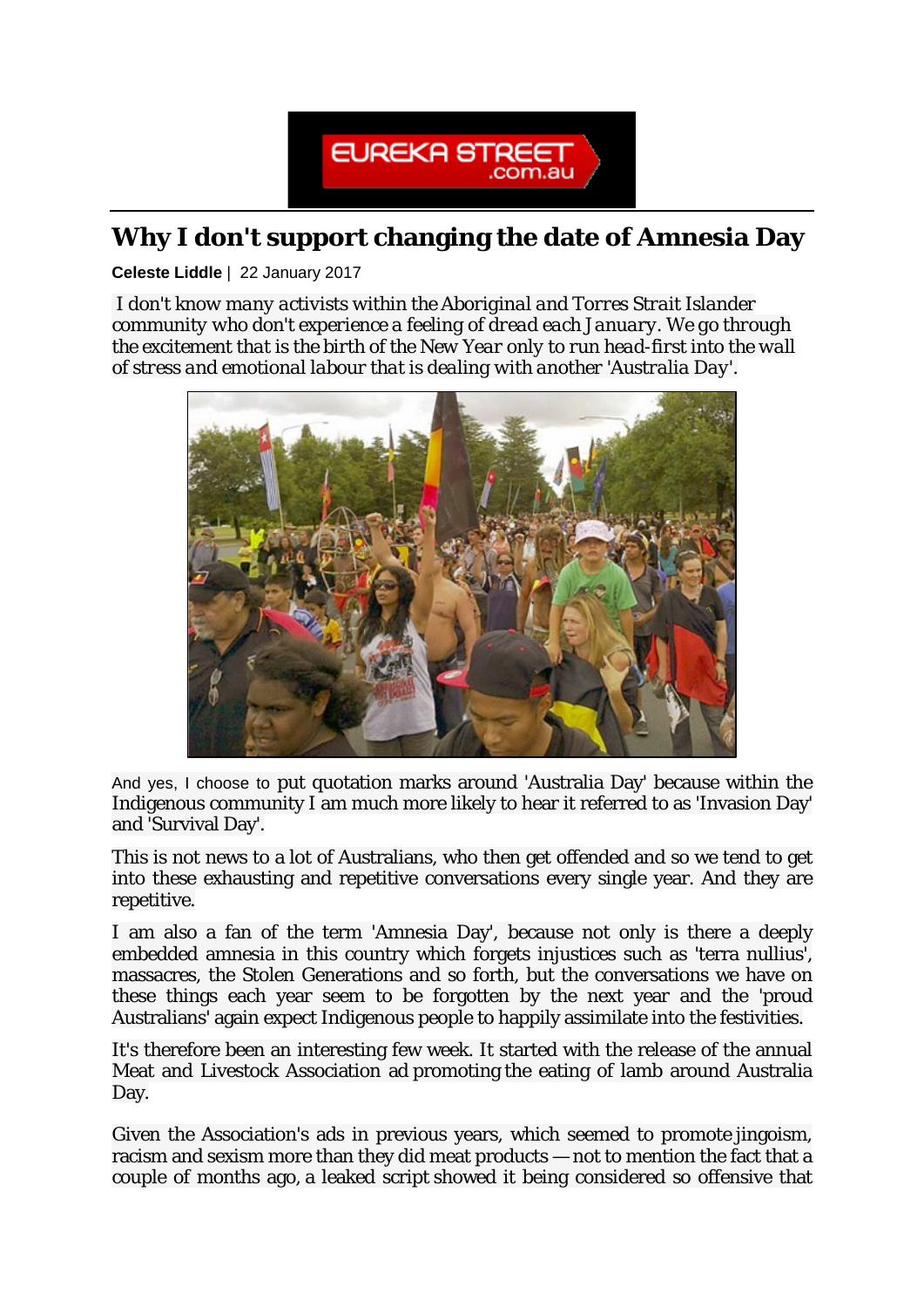they couldn't find any Aboriginal people willing to be in the cast — my hopes were not high.

Thankfully, they did alter the script somewhat but the result remained divisive. While many applauded its positive attempt to show diversity as well as completely omit any reference to 'Australia Day', I echo the thoughts of other Aboriginal commentators such as [Nakkiah Lui](http://www.smh.com.au/lifestyle/news-and-views/new-australia-day-lamb-ad-isnt-landing-well-with-indigenous-australians-20170112-gtq9ey) and Luke Pearson that the outright erasure of Invasion and Frontier violence was on the nose.

The ad completely omitted why it is that we protest in the first place. I was relived and amused therefore when the artists from Cope ST Collective released what they felt was a more accurate telling of the story, while also promoting their views that the date of celebration needed to be changed.

"I can only conclude from all this that changing the date would be little more than celebrating the invasion and genocide of Indigenous people on another day."

For what it's worth, I find I no longer support changing the date, although I admire the fact that Fremantle City Council has done exactly this after consulting widely with their local Indigenous community. For many years I felt that if the government considered alternatives to the present 'Australia Day' — such as the anniversary of the 1967 referendum, or Mabo Day, or even during NAIDOC Week — we could come to a more inclusive agreement which celebrates all of the heritage this country should be proud of. However the past few years of Indigenous activism have left me cynical.

Let's be honest: while in the early 1990s people in this country may have been able to tell me what the significance of the Mabo ruling was and why it was so important, nowadays a good portion have either forgotten or are too young and too post-Howard's history wars to have a clue what I am talking about. What's more, any gains which were made both within Indigenous land rights and self-determination following this ruling have been largely dismantled by successive governments.

In recent years, Indigenous activists have had to hit the streets because the WA government is closing down homelands communities and forcing people into larger regional centres. We've protested the Northern Territory Intervention which required communities to sign their lands over to the government in lease agreements and, not coincidentally, seemed to lead to an explosion in proposals for 'developments' on Aboriginal lands such as fracking operations and nuclear waste dumps.

These examples, plus many more, show regressions rather than advances in this country when it comes to the recognition of Indigenous land rights.

Similarly, I feel that the legacy of the 1967 Referendum has been misappropriated in a bid to push the contentious agenda of Constitutional Recognition for Aboriginal and Torres Strait Islander people. This was flagged initially by former Prime Minister Tony Abbott who, for some strange reason, felt that having the recognition referendum during the year of the 50th anniversary of the 1967 referendum was desirable. After all, nothing highlights just how little this country has progressed more than the fact that it's taken five decades to move from being counted in the census to being 'recognised'.